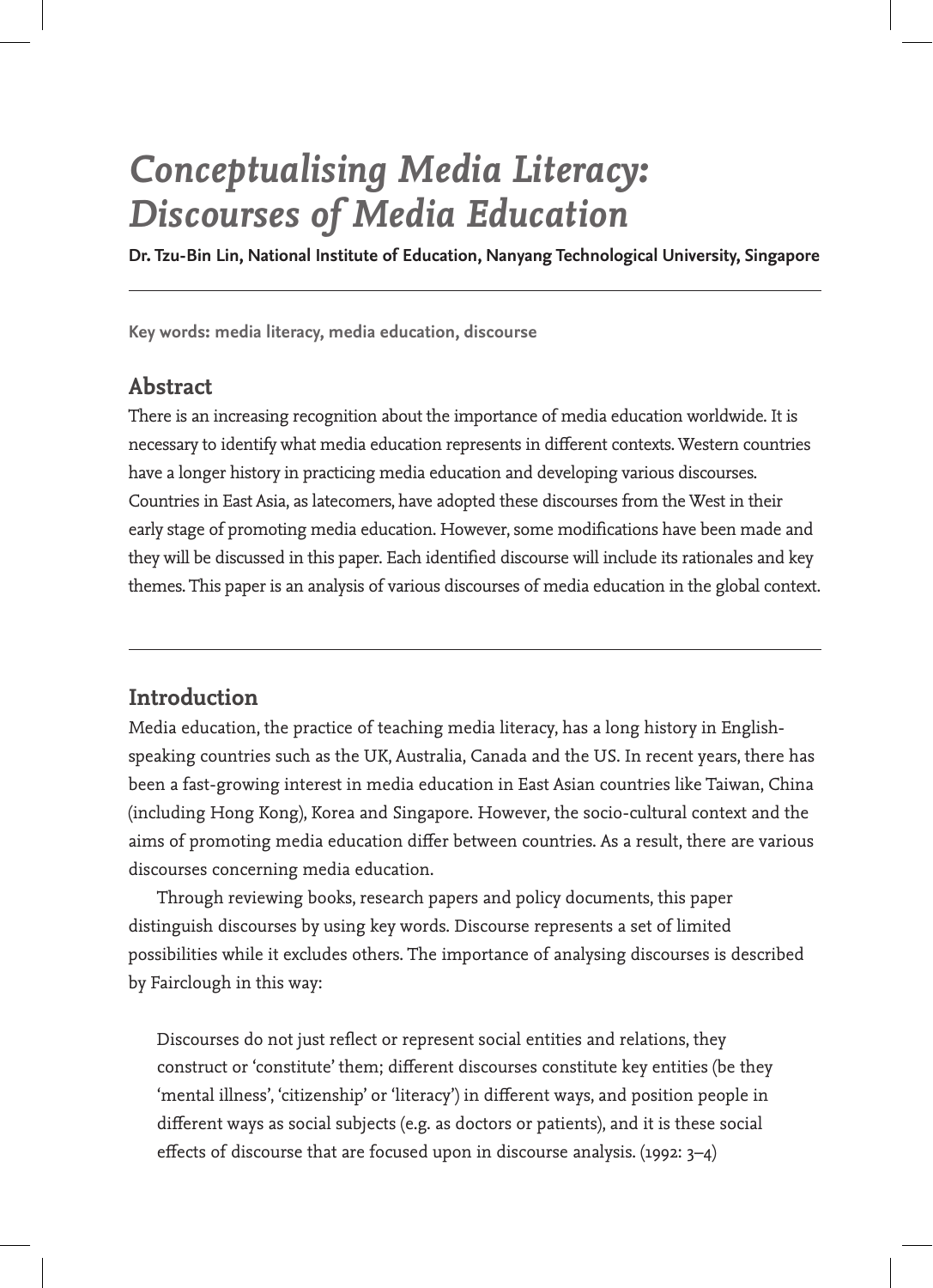These discourses of media education not only construct what media education should be but also compete to persuade the public to gain the legitimacy needed for these to be practised. Through identifying different media education discourses, this paper aims at providing a landscape of media education and offering a starting point to its understanding.

# **Discourses of Media Literacy**

## **Various protectionist discourses**

Protectionist discourse is prominent in the long history of the development of media education. However, it is not a cohesive and systematic discourse. In this section, three various types of protectionist discourses will be presented.

#### *Cultural protectionism*

The view that media education is a means of cultural protection is the earliest media education discourse. In the 1930s, the growth of popular cultural forms made certain groups of people uneasy, such as F. R. Leavis. They were interested in promoting high culture to fight popular culture. They proposed that English teachers had to train pupils in 'taste and sensibility' and that this kind of training can have the effect of countering 'the multitudinous counter-influences – films, newspapers, advertising – indeed, the whole world outside the classroom' (Leavis & Thompson, 1933: 1). They wanted to train students to 'discriminate' when they consumed mass media and popular culture.

Within this discourse, the strategy of discriminating makes a binary opposition between high culture and popular culture. Furthermore, 'resist', 'low/cheap pleasure', and 'cultural taste' are common phrases in this discourse. Thus learners, mainly children and adolescents, are viewed as vulnerable so adults must inoculate them with the vaccine of media education. Learners are not active but passive, waiting to be injected. The central concern is how to maintain their desired cultural value.

According to Lin (2008) and Cheung (2009), this cultural protectionism discourse rarely exists in the field of media education in East Asia. A possible explanation could be that the socio-cultural context is different. There is no prominent high-culture debate taking place currently.

#### *Media and moral panic*

Moral panic caused by media is the origin of the discourse that media education is an antidote to what is seen as the moral debilitation of young people by media. According to Critcher (2003), moral panics are those relevant to moral issues, such as children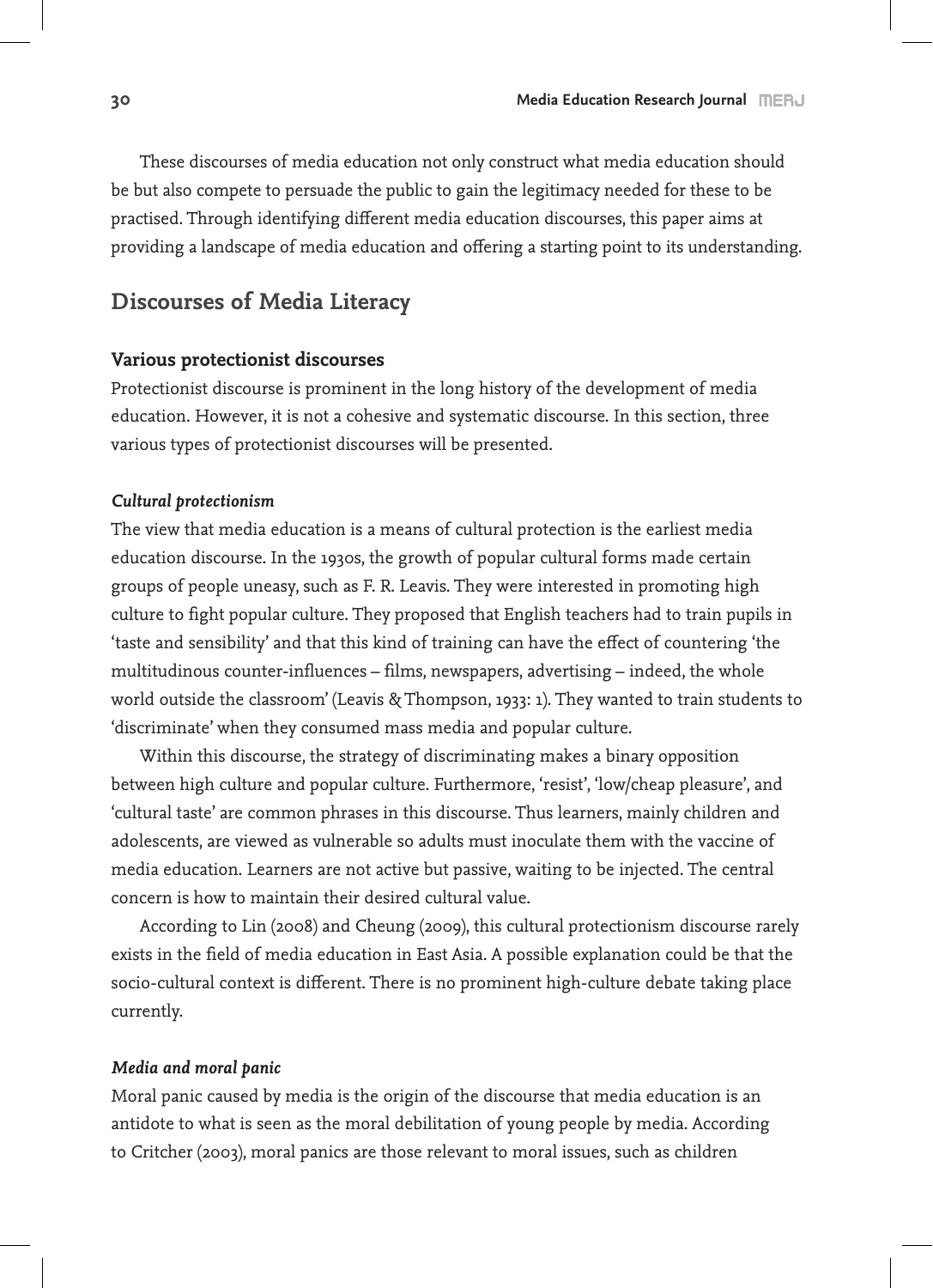and violence, female violence, sex on the screen, child abuse and paedophilia. Here, a significant characteristic of moral panic is that it is usually about children and adolescents because they are viewed as the most vulnerable groups. It integrates moral issues such as sex, violence and health issues – for example smoking, drug use, AIDS, and alcoholism – with media. All these issues to varying degrees cause different levels of moral panic in society and may lead to nationwide campaigns. The contemporary concern about various internet-related risks such as paedophilia is another example (Burn & Willett, 2005).

The main argument of this discourse is that the above issues represented in the media will have ill-effects on young viewers. These moral concerns are also closely linked to 'public health' and 'environmental' issues. This widely adopted metaphor of health/public health is another feature of this discourse. In the United States, Hobbs describes the prevailing media literacy in health education and some possible pitfalls:

Health educators, perhaps more than any other subject area teachers, are more likely than educators in other disciplines to have embraced media literacy as a promising practice. Some kinds of media literacy activities are ubiquitous in health education state frameworks. (2005: 76)

Hobbs also lists a series of frequently mentioned topics in health education relevant to media, such as tobacco, alcohol, violence and abuse. In this discourse, adolescents and children are described as viewers who are easily influenced by 'the unhealthy media messages concerning sexuality, violence, nutrition and body image, and alcohol, tobacco, and drug use' (Heins & Cho, 2002). Heins and Cho also state that the US government is interested in the moral protection discourse and uses it as an essentialist approach to media education.

In East Asian contexts, the moral panic discourse functions as the rationale for promoting media education. Advocates often emphasise the negative influence of media on children and young people. For example, the borrowed metaphor of 'public health' is prominent in Taiwan (Chen, 2006) and the potential damage to health that media consumption may cause becomes an issue to parents, educators and policy-makers in Singapore (Lim & Nekmat, 2009).

#### *Anti-consumerism*

The increasingly commercialised media have brought a new issue to media education, as Tufte (2003: 37) points out in her example of the media industry's motives: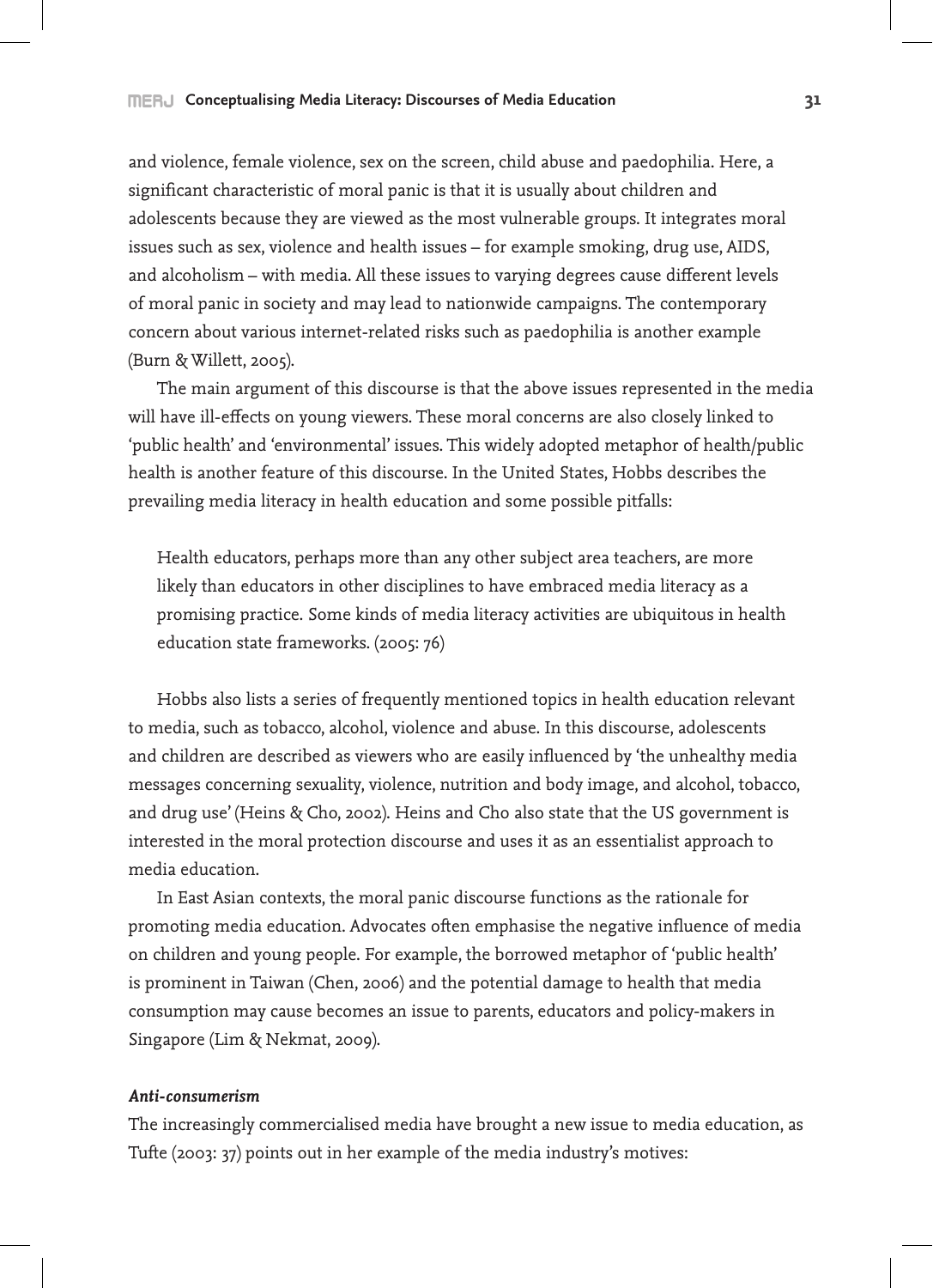Due to the growing commercialisation of television during recent years, it is becoming increasingly evident that television is no longer produced for the enlightened citizen, but that a great deal of the overriding aim of television is to reach the consumer. In other words, in the self-perception of the media, a shift has occurred from the idea of the media receiver as a member of the community, who is to be educated for democracy, to a view of the media receiver as a consumer.

Besides this redirection, it is clear that the target audience is young people, the new generation of consumer, rather than adult citizens. Buckingham argues thus:

Yet, on the other hand, media produced specifically for young people may be becoming increasingly difficult for adults to access or understand. The notion of the vulnerable child in need of protection from the dangers of the media, an assumption on which media education is frequently based, is steadily giving way to the notion of the child as a sovereign consumer. (2003a: 310)

This change draws the attention of media educators as well as the advertising industry. Because children and adolescents have become new groups of consumers, advertisers are keen to put more money into promoting consumption among young people (Buckingham, 2000a).

Fear of consumerism has also become one of the rationales of media literacy in the US. Schwarz (2005: 9) mentions that some researchers hold negative attitudes towards the media, claiming that 'the media viewed adolescents strictly as consumers and ready targets for advertisers'. Anxieties over the influence of advertising has resulted from 'the parental movement in the national scale' (Gunter & McAleer, 1997). The Campaign for a Commercial-Free Childhood (CCFC) is an example in the United States. In its founding statement, it explains why the CCFC exists:

The Campaign for a Commercial-Free Childhood (formerly Stop Commercial Exploitation of Children) is a national coalition of health care professionals, educators, advocacy groups and concerned parents who counter the harmful effects of marketing to children through action, advocacy, education, research, and collaboration among organisations and individuals who care about children.

The CCFC argues that commercials are 'exploiting' children and have 'harmful effects'. Consequently, another assumption is that adults are immune to media and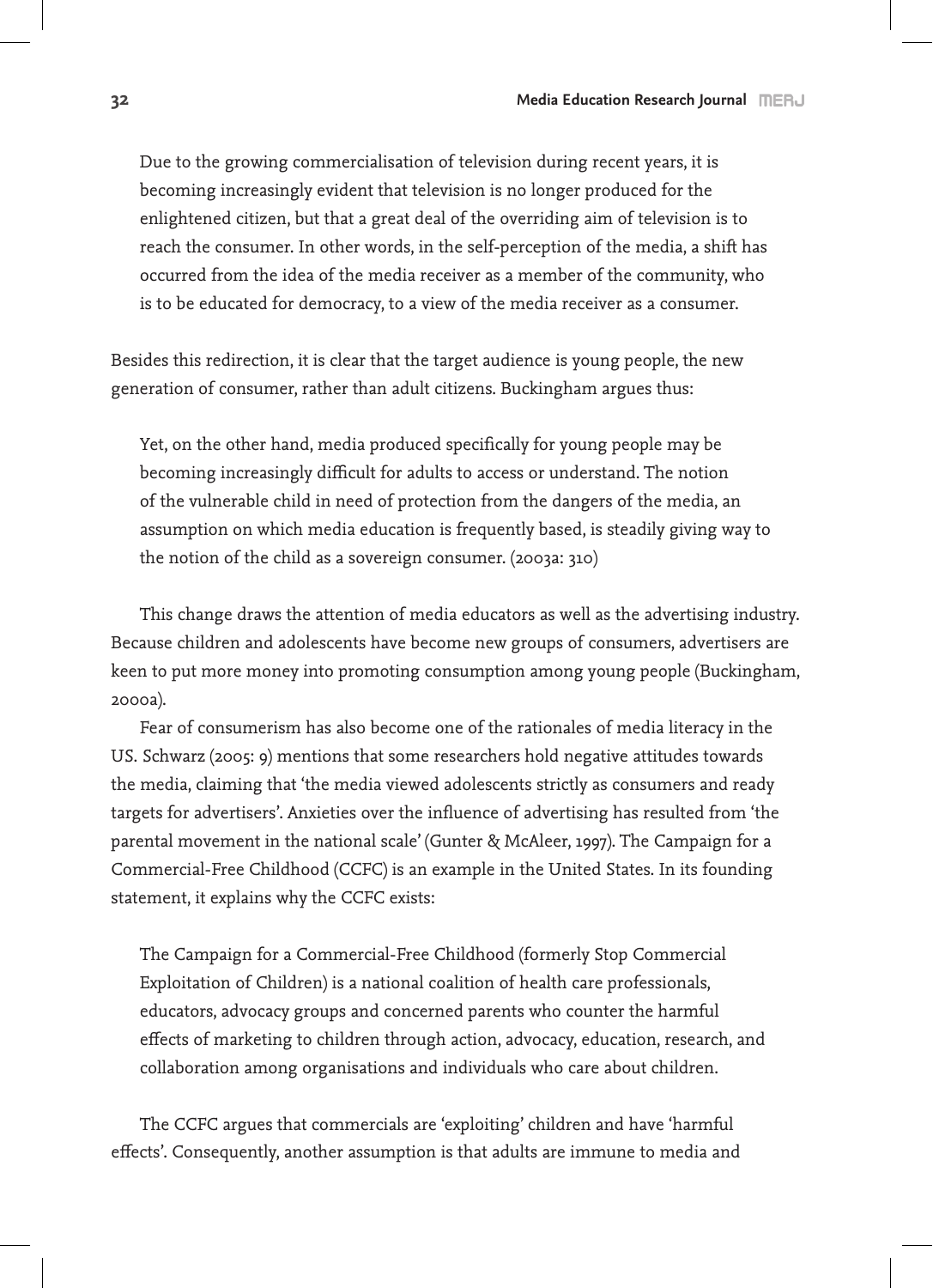consumerism while young people are waiting to be rescued. This viewpoint is based on the developmental psychological model that views children and adolescents as immature – or in the preparation stage for adulthood.

## **Revealing the hidden ideologies in media texts**

Marxist media critics and left-wing critical pedagogy advocates are the main supporters of the discourse that media literacy can expose the ideologies in media texts. This discourse blossomed in the late 1970s and has lasted until now, with key figures such as Len Masterman in the UK and Henry Giroux and Peter McLaren in the US. The left-wing academics in the US are usually known as the school of critical pedagogy.

The core value of this discourse is, as Masterman (1985: 11) points out, that 'media have now penetrated to the heart of our democratic processes'. Also, there is a recognition of the media experience that learners have. Masterman (1980) argued the need for teaching about television since it was closer to the daily experience of learners compared to films. The learner's experience is the rationale for studying television. However, 'demythologising', to reveal the hidden ideologies, is the main target rather than focusing on the pleasurable experience gained by learners. Therefore, the experience of a learner is important as a rationale for promoting media education but plays an invisible role in the pedagogic process.

The main rhetorical strategy in this discourse is based on revealing ideologies in media texts. Giroux (1994), for instance, tries to explore racism and patriarchy in popular media; Masterman (1980) also views 'television as a conveyor of ideology'. In order to reveal the hidden ideology, textual analysis is adopted. Therefore, critical viewing skills through textual analysis form the core of this discourse. Kellner indicates:

The gaining of critical media literacy is an important resource for individuals and citizens in learning how to cope with a media environment and how to resist media manipulation and to empower oneself in relation to our media and culture. (1995: xiii)

Here, Kellner's rhetorical strategy gives us a deeper understanding of the assumption that people are manipulated by media. To avoid this manipulation, individuals must learn how to resist through 'critical media literacy' (McLaren *et al*., 1995). This discourse does not put much emphasis on students' media production that is a very important element in other discourses. In the UK, for instance, Masterman holds the position that students' media production is nothing but a second-class imitation.

However, it is necessary to point out that the work done in the UK is different from the work in the US, though they share similar assumptions. One important distinction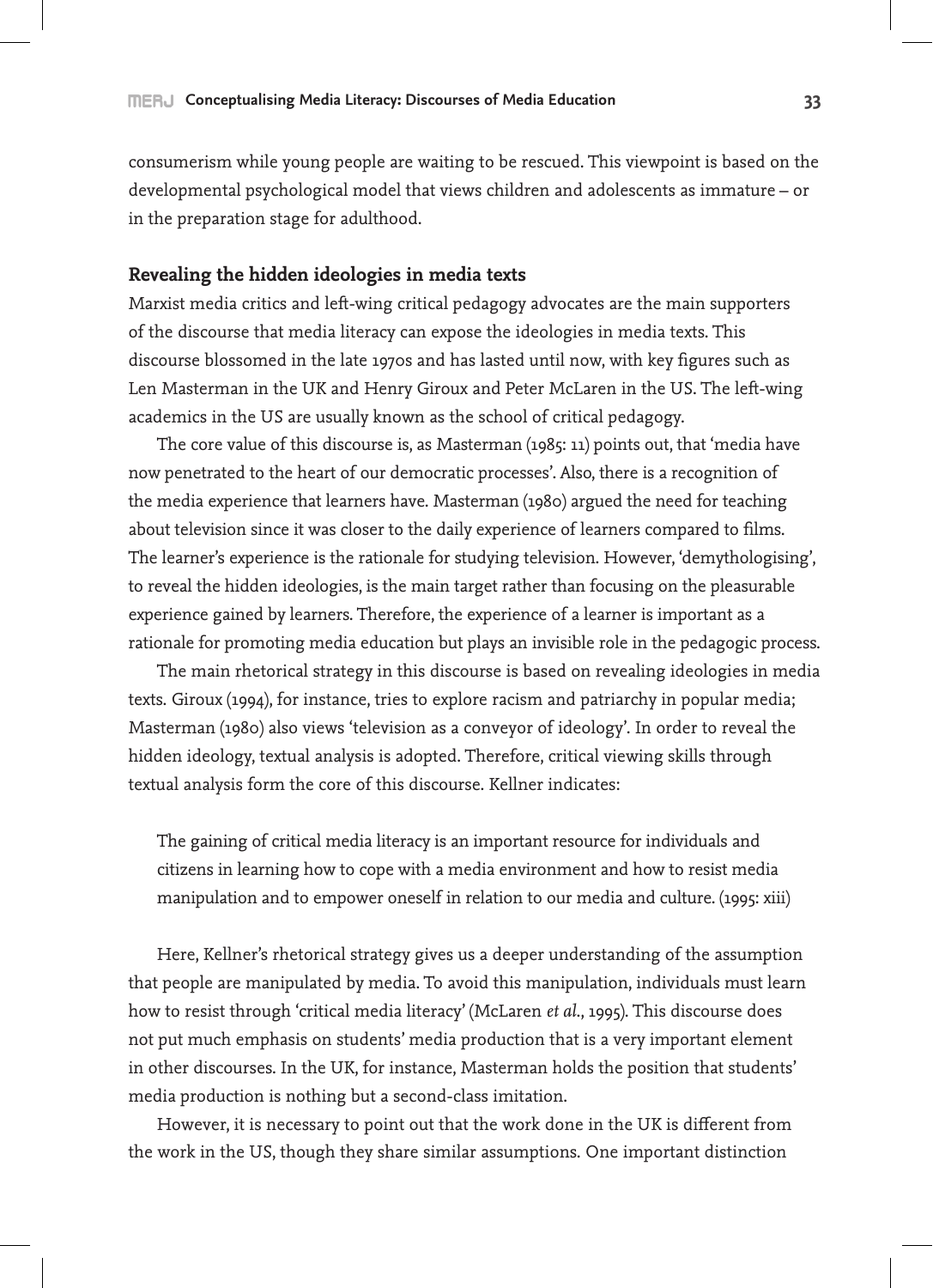that needs to be pointed out is that Masterman has rich experiences in the teaching and practising of media education in the UK, which means that this discourse has influences on school curriculum and pedagogic practice. In the US, this discourse lacks systematic practice and critical pedagogy itself is a discourse full of diversities. As Buckingham points out:

The theoretical discourse of critical pedagogy has always been a strongly synthetic one. The central aim has been to unite different forms of political struggle, and (increasingly) different theoretical perspectives, into an overarching synthesis – or what its feminist critics have termed a 'master discourse'. … critical pedagogy is 'a political project that embraces human interests that move beyond the particular politics of class, ethnicity, race and gender. (1996: 629)

These advocates of critical pedagogy try to 'engage in the crucial task of rethinking media literacy' and to produce 'a pedagogy of representation' (Kellner, 1995). Therefore, ideological enlightenment can be achieved and people can then understand how the 'dominant power controls the representations'.

Unlike Giroux and McLaren, Masterman not only defines the field of study, rationales, and core concepts (see Masterman, 1980: 8–20) but also provides examples of how to teach. He argues that films no longer occupy a central role in young people's lives while television does. The model of breaking through the ideological mist suggests that there is going to be something, the concluding pattern, out there waiting to be found. The role of teachers is to navigate learners through the mist and then to find the valuable treasure, the ideological enlightenment. Teachers are like the authoritative captain while learners are crews with limited agency.

#### **Media education is a vocational training**

As early as the late 1970s, media education was identified as having the potential to provide learners with skills for their future careers. Skills of producing media texts are the main theme of this discourse. This discourse is flourishing in the UK, as Buckingham describes:

The last decade has seen a major expansion in so-called vocational media education in the UK. This move dates back to government attempts, beginning in the early 1980s, to bring the curriculum more into line with the requirements of employers – a move which was justified through arguments about 'relevance'. (2003b: 98)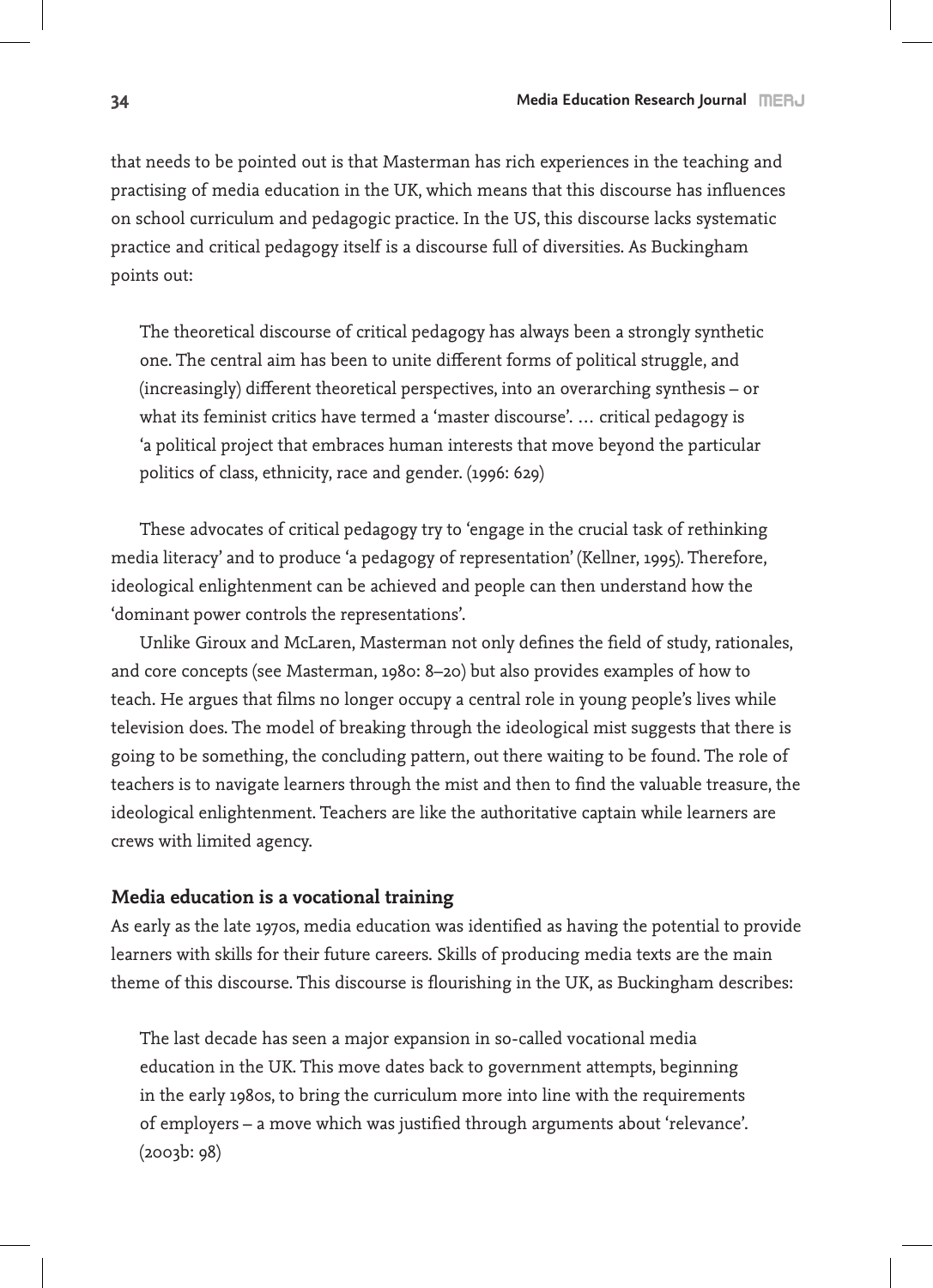As a result, this vocational approach has been integrated into the formal media education curriculum. Recently, Brereton has proposed the relation between vocational education and media education, as 'media education in particular promotes the strategy of developing key skills for future employment which include group, communication and literary skills' (2001: 178). Within the framework of the National Curriculum in the UK, vocational media education focuses more on the production dimension 'with theoretical issues arising from contextualising and interrogating production work' (QCA, 2005: 47).

Key terms such as 'skills', 'technologies', 'industrial practices' and 'future career' can be identified from the above discussion. Jeong has described this discourse in this way:

The pedagogy of this [media production training] approach can be identified as a matter of teaching the rules to operate the media equipment and techniques, and the production procedures to follow, while the content of the production or young people's personal and group development do not seem to be a major concern. (2001: 88)

Therefore, learning the techniques is the most important aim, rather than media analysis and other relevant dimensions. The learner's role is more like that of an apprentice who will gain employment in the media industry. Teachers act as trainers/masters. Therefore, learners do not need to worry whether media are positive or negative in the cultural, moral or ideological dimensions explored above.

## **Media literacy is for 21st century citizenship**

It is argued that media education/media literacy should be a new component of citizenship. Taking the UK as an example, the Department for Culture, Media and Sport (DCMS) states that:

The Government believes that media literacy, if properly integrated into children's basic education, can make an important contribution towards the development of adult citizens who better comprehend a democratic society, including the role of the media, and are therefore more active participants in that society. (2001: 4)

Media education is part of the wider citizenship education that can assist citizens to understand their democratic society and therefore perform better within it. Moreover, the statement concerning media literacy made by the Office of Communications (Ofcom) says: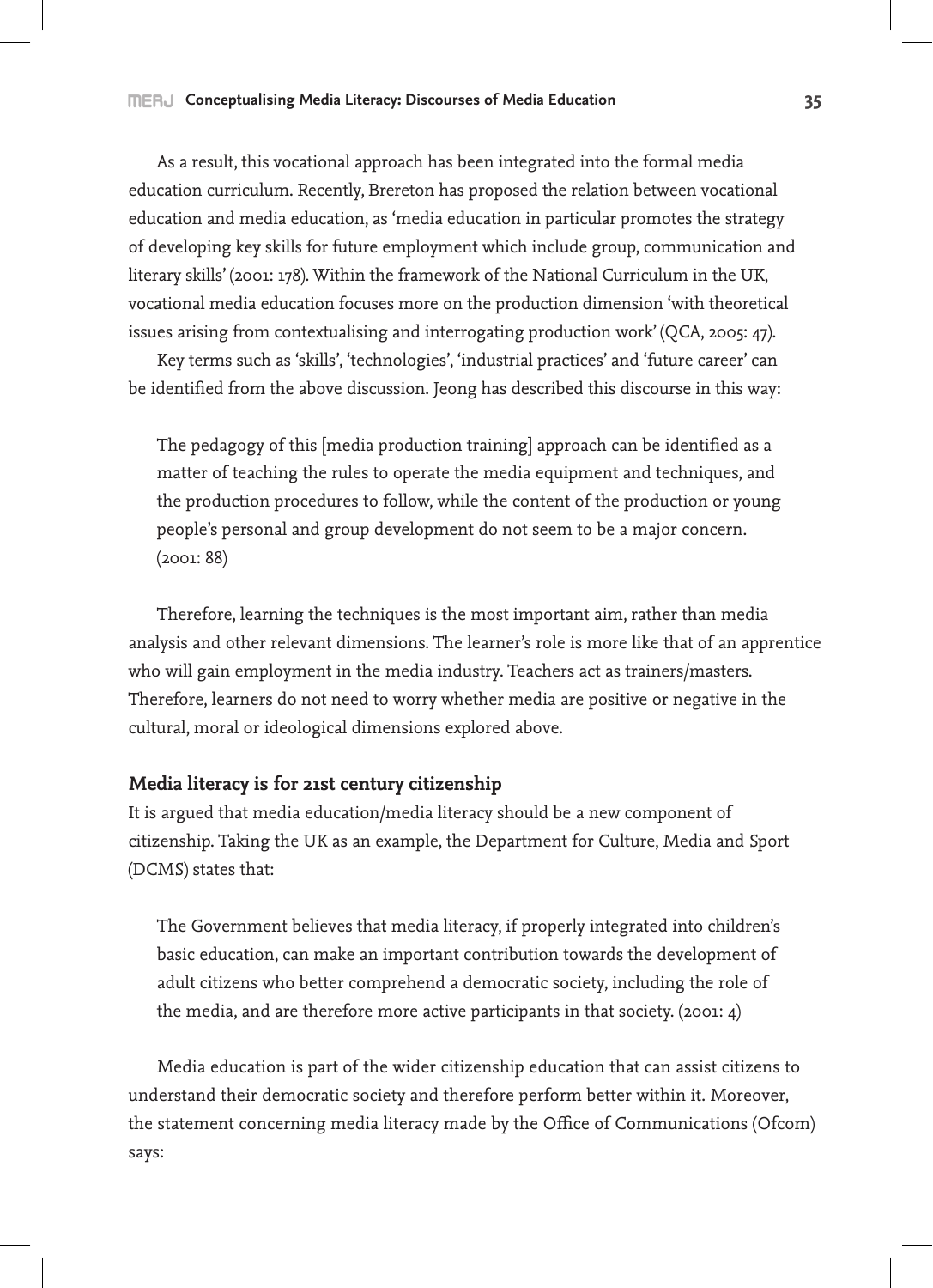In an increasingly converged communications world, people face greater media choice. … Through confident use of communications technologies people will gain a better understanding of the world around them and be better able to engage with it. (2004: 2)

Though the main receivers of this message are adults, this statement shows that engaging the public sphere in society in different forms is very important to all citizens. The ability to engage is an element of being a responsible citizen in a democratic society. However, as Buckingham (2000b) has argued in his research on news and youth, the changing media environment – more commercialised messages and entertainment content – has brought challenges to 'news media'. The function media plays in creating a public sphere has changed. Moreover, accompanying the appearance of the internet, the relation between media and democracy has become more complicated. Hobbs (1998: 57–8) describes the situation in the States: 'How can citizens be best prepared to participate in a democracy?'

In more and more classrooms in the United States, educators are beginning to help students acquire the skills they need to manage in a media-saturated environment, recognizing that in its broadest sense, literacy must include the ability to skilfully 'read' and 'write' in a wide range of message forms, especially considering the dominance of imagebased electronic media.

Again, media literacy is viewed as a new literacy that can help citizens engage in democracy and reduce the information gap. Although every individual citizen should be equipped with media literacy, the rhetorical strategies tell another story: only those learners in schools are trained towards performing as well-functioning citizens in the future. None of the rhetorical strategies mention how adults can learn about media literacy.

Meanwhile, there is the 'civic engagement' approach (see Goodman, 2003) focusing more on the wider social context – that is, media education and citizenship education do not necessarily happen in the school environment. Young people can engage in the discussion of social issues through their media productions, which express their concerns and viewpoints. There is no need for teachers in the traditional sense but for a teacher as facilitator who helps young people to develop their own voice through media production.

The citizenship discourse has a profound influence on East Asian countries. Both in Hong Kong and Taiwan, media education is viewed as a social movement in which citizens autonomously participate (Lee, 2007; Ministry of Education, 2002; Wu, 2004). In the first official policy document in media education in East Asia, in Taiwan, the 'civil right',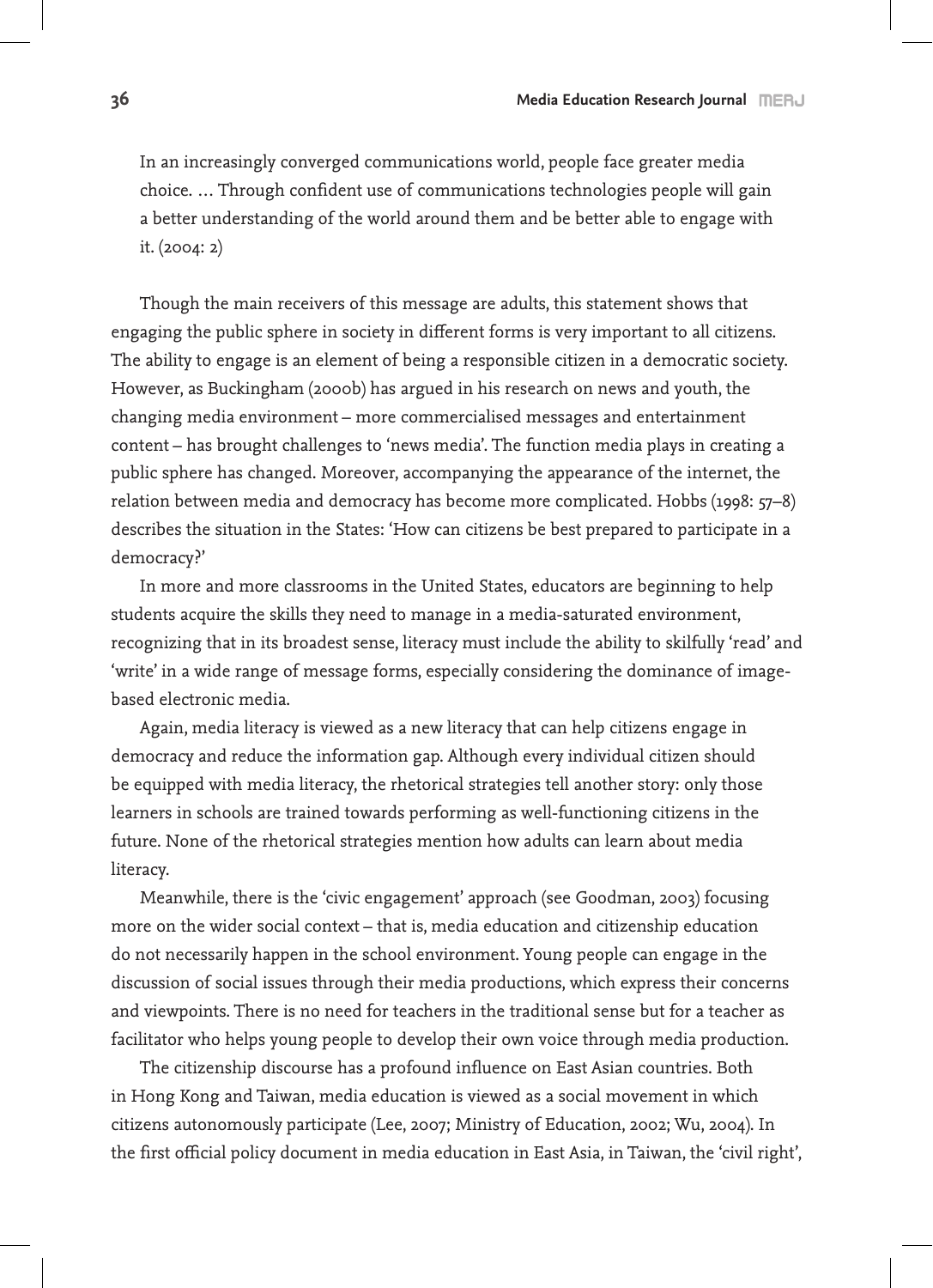'the public', 'modern citizen' and 'democratic society' show a direct link to the discourse of citizenship (Ministry of Education, 2002: 8). Meanwhile, in Hong Kong, the purpose of promoting media education is to cultivate critical citizenship through the 'social participatory model' (Lee, 2007: 137).

As a result, a media-literate citizen can critically and independently evaluate media content and, furthermore, maintain a healthy democratic society. In East Asia, 'empowerment' and 'liberation' are two key components of media education (Cheung, 2009; Lin, 2009). The assumption of media education implies that media has a negative effect on society.

### **'New' Media Education approach**

This approach is a popular media education discourse and some have named this discourse 'new media education' (Lavender & Tufte, 2003: 2) to distinguish it from the other discourses of media education. The important socio-cultural context of this discourse is the appearance of new media in the late 1980s. New media technology provides more opportunities for accessing the media and that changes the lifestyle of human beings drastically. Goodman provides an account of this issue while describing his experience observing his son's orientation day at kindergarten:

Today's explosion in media technologies has brought new literacies into being, transforming the way these kindergarteners read the word and read the world, even if our schools have been one of the last places to recognize this. (2003: 1)

The 'new literacies' is one of the key arguments in this discourse. Literacy is adopted as a metaphor to characterise media education. As Buckingham and Sefton-Green (1994: 213–14) argue, there is a need for a 'wider and contemporary definition of literacy' based on their empirical study on media production in schools, which represents a re-direction of media education.

The relation between media education and media literacy is clearly defined by David Buckingham (2003b: 4): 'Media education, then, is the process of teaching and learning about media; media literacy is the outcome – the knowledge and skills learners acquire'. Some characteristics of this discourse are:

1. The assumption that the mass media are not negative: as Buckingham (2003b:  $1-2$ ) points out, media only 'provides us with selective versions of the world, rather than direct access to it'. Media are no longer predominantly judged as either good or bad.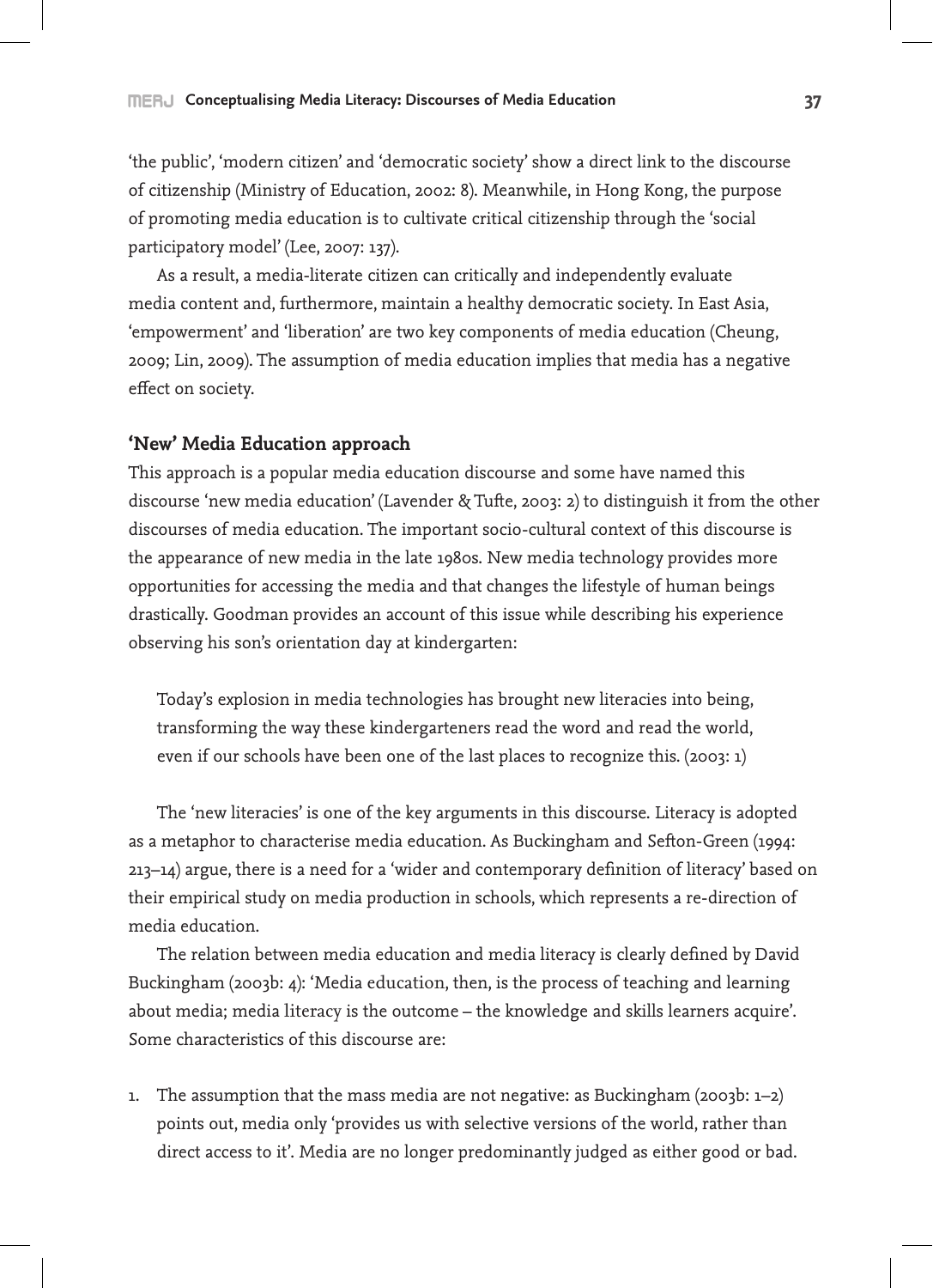2. Moving beyond the protectionist: Burn and Durran (2007) point out the importance of 'literacy' in media education: literacy implies cultural competence but it is different from Leavis' arbitrary discrimination between high culture and popular culture – that is, cultural protectionism. On the contrary, they apply Raymond Williams' positive perspective on popular culture to define the cultural function of media literacy, which is a way of moving beyond cultural protectionism. Cultural taste is not decided by elites but by specific social and historical conditions of the individual.

 Therefore, media education is a 'preparation' for the learners' future lives rather than protecting them from adverse influences. This position has led to a shift in pedagogic practice, that is, the teachers are not instructing but having a dialogue with learners and assisting them to learn. As Buckingham (2003b) explains, 'critical analysis is seen as a process of dialogue rather than a matter of arriving at an agreed or predetermined position'. Moreover, the issue of 'pleasure' is brought to the agenda of media education (QCA, 2005). In this discourse, the pleasure of learners plays a positive and important role in teaching and is not merely a rationale to justify the necessity of media education.

3. Emphasising both 'reading/understanding and writing/producing': producing media texts is a way of teaching creativity as well as a way of allowing learners' own voices to be heard through producing their own media products. This rhetorical strategy has a strong influence on UK media education, especially post-14 education where Media Studies is an optional subject. Moreover, valuing the role of media production in the pedagogy of media education is another characteristic of this discourse. Moreover, the emergence of new media 'offers many different ways in which young people can actively engage in media making and exchange' (de Block & Rydin, 2006: 295). It is easier to teach media production now than a decade ago.

The discussion of this new approach can be concluded by Carmen Luke's vision of media education:

In the broadest sense, then, Media Education at the beginning of the 21st century can be characterised in the following ways. It aims to make students critical and selective viewers and consumers of popular culture, who are able to reflect critically on media messages, their own selection of and pleasure derived from media genres and texts, and to use those critical skills in the production of their own multimedia and/or audio-visual texts. Although the principal focus remains on mainstream broadcast media (e.g., radio, newspapers, magazines, television, and films), many teachers now include a range of popular culture text and practices (from toys to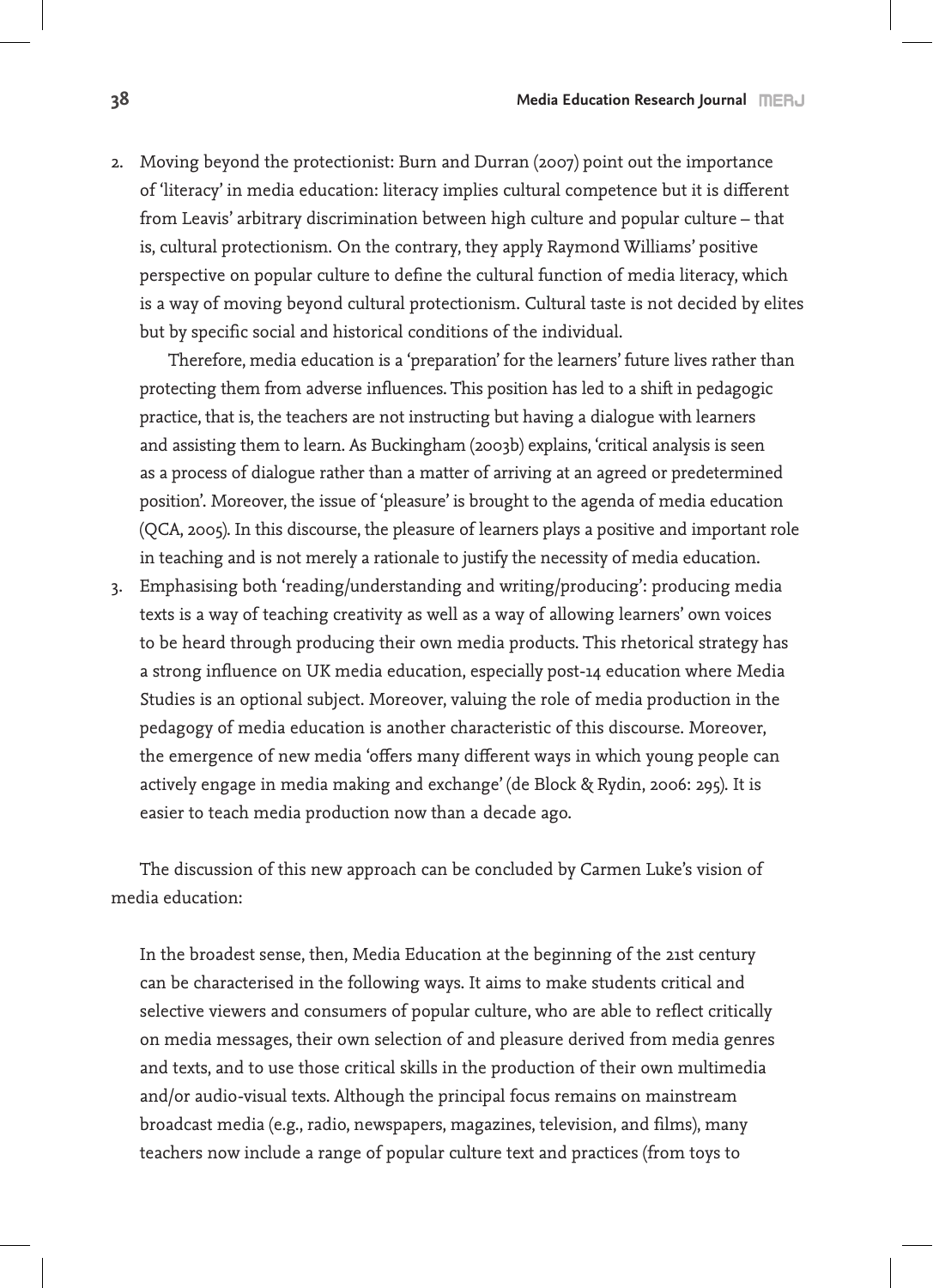#### **Conceptualising Media Literacy: Discourses of Media Education 39**

rave dance parties, surfie or mall cultures), as well as emergent new media such as CDs, console gaming or Internet. (2003: 108)

The 'media production turn' is a remarkable shift in media education. One of the crucial elements is the increasingly popular new media, which make the media production easier and enrich the channels of dissemination of an individual's media text (Goodman, 2003) – that is, these new media make the creative production in media education possible while focusing on the wider social and economic context of these new technology, which are not value-free. Buckingham provides a penetrative account of the relation between media education and new technology:

It argues media education can provide an important critical dimension to the use of technology in education, that moves beyond a merely instrumental approach; and that it can help to bridge the 'new digital divide' between students' experiences of technology outside school and their experience in the classroom. (2007: 111)

Moreover, he points out the lack of a skill-oriented 'information and communication technology' curriculum in the National Curriculum and the issues of the 'new digital divide'. Here, he not only takes the issue of 'access' to new technology in the sense that many policy-makers have taken – the neutral teaching tool and the panacea of educational problems – but also defines 'access' as 'cultural forms of expression and communication' (Buckingham, 2007: 115). He argues for a new approach to media education that can go beyond the 'instrumental' approach and bridge the 'new digital divide' based on the achievements and experience of media education.

## **Conclusion**

Viewing media literacy as beneficial and even necessary is a global trend but as Penman & Turnbull (2007: 3) indicate: 'there is no universal agreement on what it is'.

It is important to point out that the discourses that have been discussed above are not mutually exclusive: on the contrary, the boundaries among them are blurred. To some extent, the new media education discourse overlaps with the discourse of citizenship but with more emphasis on the importance of both reading and writing. New media technology is a cross-discourse element among these media education discourses but functions differently in each discourse.

The cases from East Asia are rarely mentioned in the relevant research papers on media education because most countries are in the early stage of promoting media education.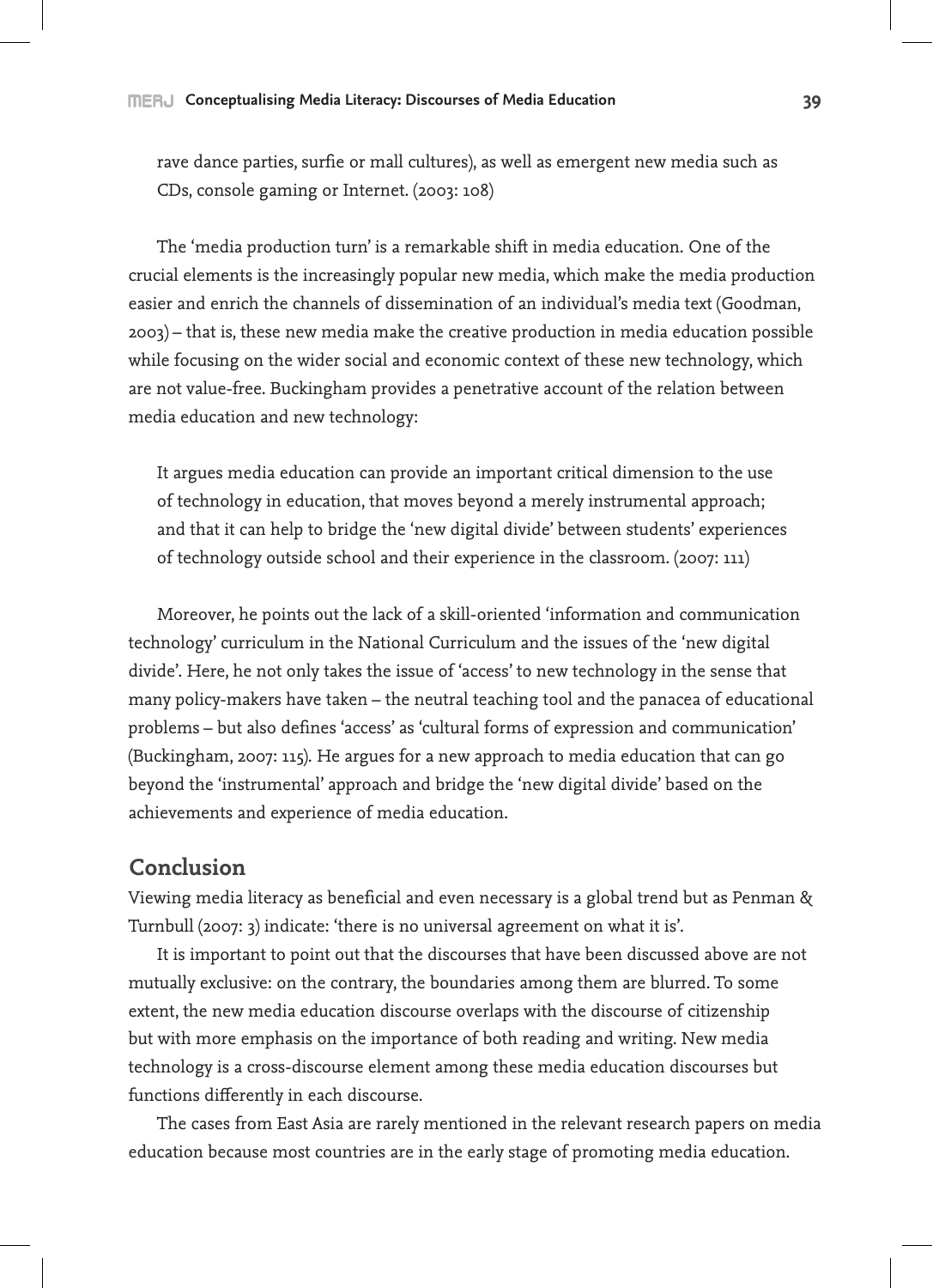Therefore, the discourses are mainly borrowed from the western and, sometimes, various discourses are adopted strategically. The citizenship discourse with a negative assumption from the protectionist discourses of media is an example of an hybrid discourse. As latecomers to media education, advocates in Asia are aware of the dangers of solely applying the protectionist discourse. They strategically adopt the negative effect as rationale for promoting media education while adding the flavour of the active 'civic engagement' rhetoric. This hybrid discourse carries contradictions in itself.

Media education is a globally growing field. There may be some new discourses emerging to suit the local Asian context but these will take time to develop. Meanwhile, there are more empirical studies needed, especially in the East Asian context.

# **References**

Brereton, P., 2001. *Continuum Guide to Media Education*. London: Continuum.

- Buckingham, D., 1996. 'Critical Pedagogy and Media Education: A Theory in Search of a Practice'. In: *Journal of Curriculum Studies,* 28, pp. 627–650.
- Buckingham, D., 2000a. *After The Death of Childhood: Growing Up in the Age of Electronic Media*. Cambridge: Polity.
- Buckingham, D., 2000b. *The Making of Citizens: Young People, News and Politics.* London: Routledge.
- Buckingham, D., 2003a. 'Media Education and the End of the Critical Consumer'. In: *Harvard educational review,* 73, pp. 309–28.
- Buckingham, D., 2003b. *Media Education: Literacy, Learning and Contemporary Culture*. Cambridge: Polity.
- Buckingham, D., 2007. 'Media Education Goes Digital: An Introduction'. In: *Learning, Media and Technology, 32* (2), 111–19.
- Buckingham, D. & Sefton-Green, J., 1994. *Cultural Studies Goes to School: Reading and Teaching Popular Media*. London: Taylor & Francis.
- Burn, A. & Willett, R., 2005, 'What exactly is a Paedophile?: Children Talking About Internet Risk'. In: Bachmair, B., Diepold, P. & de Witt, C., eds. *Jahrbuch Medienpädagogik 5 im Auftrag der Kommission Medienpädagogik in der Deutschen Gesellschaft für Erziehungswissenschaft*. Opladen: VS Verlag für Sozialwissenschaften, pp. 237–54.
- Burn, A. & Durran, J., 2007. *Media Literacy in Schools: Pratice, Production and Progression*. London: Paul Champman Publishing Ltd.
- Chen, S., 2006. 'Television and the Health of Children: The Media Education Movement of the American Academy of Pediatrics'. Retrieved 2006, from www.mediaed.nccu.edu.tw/ news/issue\_08.htm.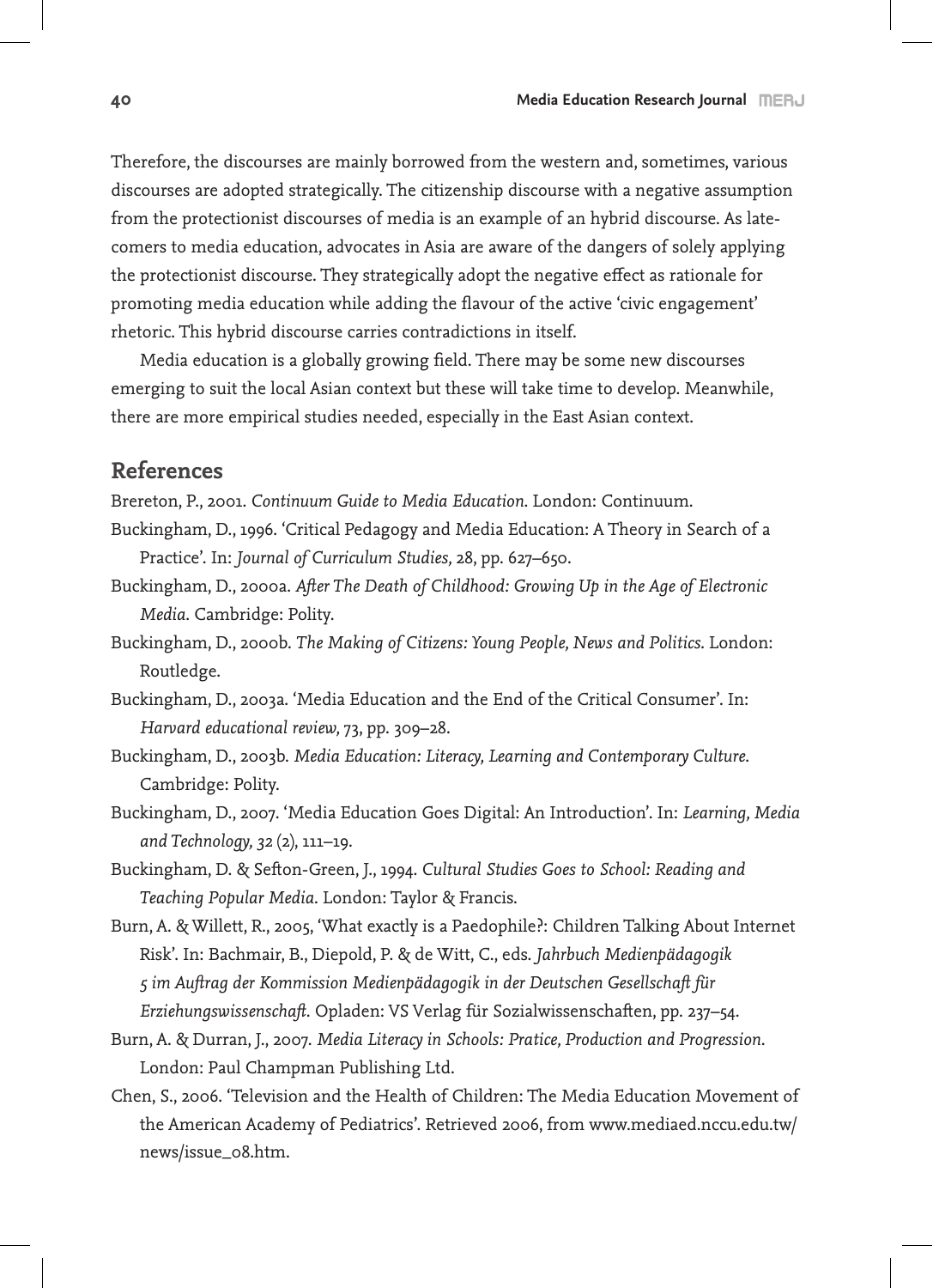- Cheung, C.-K., 2009. 'Introduction'. In: Cheung, C.-K., ed. *Media Education in Asia*. Heidelberg: Springer, pp. 1–12.
- Critcher, C., 2003. *Moral Panics and the Media*. Buckingham: The Open University Press.
- DCMS., 2001. *Media literacy statement: 2001*. London: Department for Culture, Media and Sport.
- de Block, L., & Rydin, I., 2006. 'Digital Rapping in Media Productions: Intervultural Communication Through Youth Culture'. In: Buckingham, D. & Willett, R., eds. *Digital Generations: Children, Young People and New Media*. Mahwah, NJ: LEA Publishers, pp. 295–312.
- Fairclough, N., 1992. *Discourse and Social Change*. Cambridge: Polity.
- Giroux, H., 1994. *Disturbing Pleasure: Learning Popular Culture.* New York: Routledge.
- Goodman, S., 2003. *Teaching Youth Media: A Critical Guide to Literacy, Video Production and Social Change*. New York: Teachers College Press.
- Gunter, B. & Mcaleer, J., 1997. *Children and television,* 2nd edn. London: Routledge.
- Heins, M., & Cho, C., 2003. Media Literacy: An Alternative to Censorship, 2nd edn. Free Expression Policy Project. Retrieved 1 October 1, 2006, from www.fepproject.org/ policyreports/medialiteracy.pdf.
- Hobbs, R., 1998. 'Building Citizenship Skills Through Media Literacy Education'. In: Salvador, M. & Sias, P., eds. *The Public Voice in a Democracy at Risk*. Westport, CT: Praeger Press, pp. 57–76.
- Hobbs, R., 2005. 'Media Literacy and the K-12 Content Areas'. In: Schwarz, G. & Brown, P., eds. *Media Literacy: Transforming Curriculum and Teaching.* Malden, MA: Blackwell Publishing, pp. 74–99.
- Jeong, H., 2001. *Theory, Practice and Empowerment in Media Education: A Case Study of Critical Pedagogy.* Institute of Education, University of London (Ph.D. Thesis).
- Kellner, D., 1995. 'Preface'. In: P. Mclaren, R. Hammer, D. Sholle & S. Reilly, eds. *Rethinking Media Literacy: A Critical Pedagogy of Representation.* New York: Peter Lang, pp. xiii–xvii.
- Lavender, T., & Tufte, B., 2003. 'Introduction'. In: T. Lavender, B. Tufte & D. Lemish, eds. *Global Trends in Media Education: Policies and Practices*. Cresskil, NJ: Hampton Press, Inc., pp. 1–10.
- Leavis, F.R. & Thompson, D., 1933. *Culture and Environment: The Training of Critical Awareness*. London: Chatto & Windus.
- Lee, A. Y.-L., 2007. 'Media Education, Critical Citizenship and Public Sphere: The Ideal and Practice of Media Education in Hong Kong'. In: *The Chinese Journal of Communication and Society*, 3, pp. 133\_55.
- Lim, S.-S., & Nekmat, E., 2009. 'Media Education in Singapore New Media, New Literacies?' In: C.-K. Cheung, ed. *Media education in Asia*. Heidelberg: Springer, pp. 185–98.